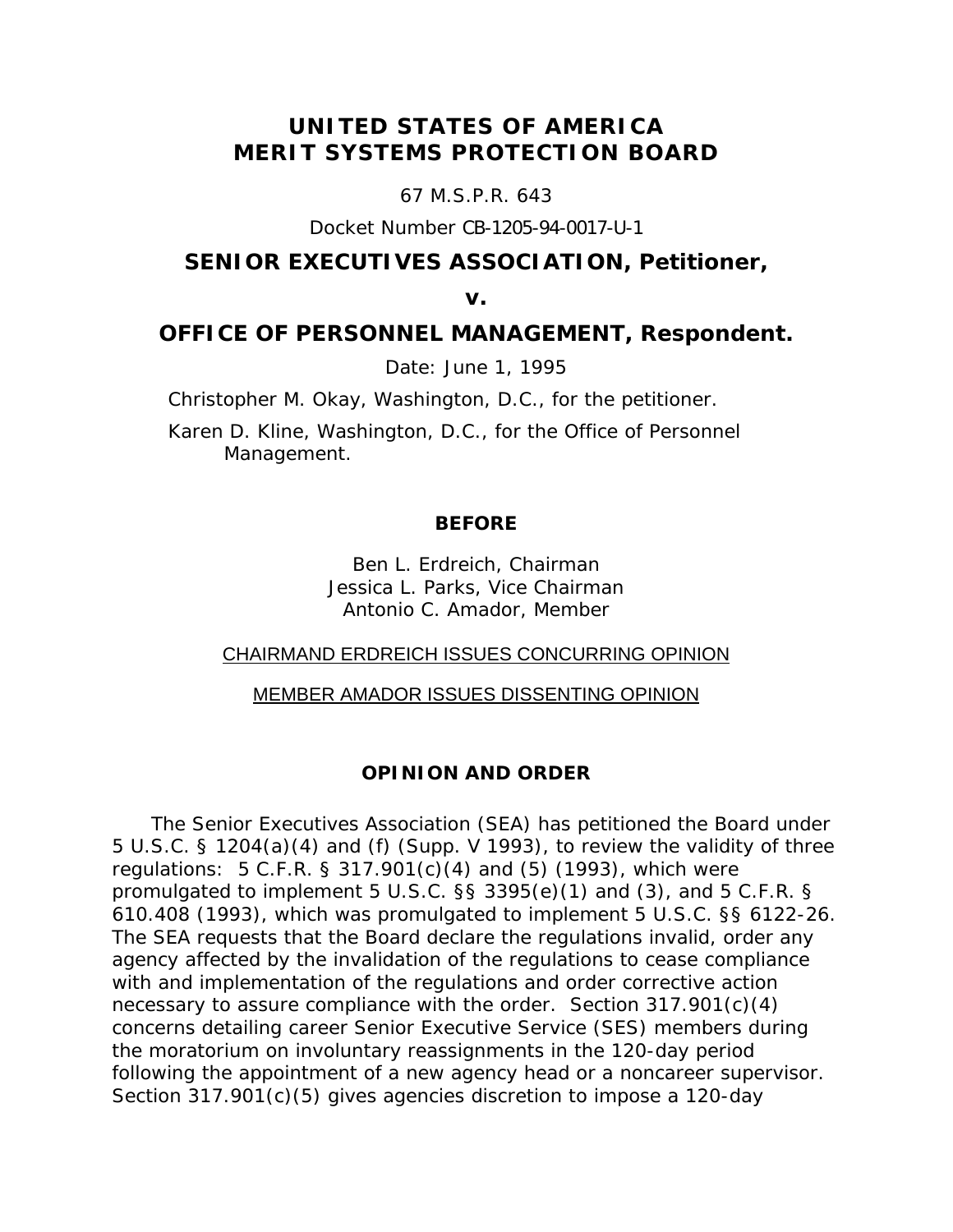moratorium when an individual is detailed to the position of head of an agency or noncareer supervisor. Section 610.408 bars SES members from accumulating credit hours under an alternative work schedule.

#### **BACKGROUND**

Upon the filing of a petition by an interested person, the Board may in its discretion review any provision of a rule or regulation issued by the Office of Personnel Management (OPM or agency), 5 U.S.C. § 1204(f)(1)(B) (Supp. V 1993), and declare the provision invalid on its face if it would require any employee to commit a prohibited personnel practice, or invalidly implemented if it has required any employee to commit a prohibited personnel practice. 5 U.S.C. § 1204(f)(2) (Supp. V 1993). The Director of OPM is entitled to participate in the review. 5 U.S.C. § 1204(f)(3) (Supp. V 1993).

#### **ANALYSIS**

In response to the SEA's petition for review, OPM has raised the threshold issue of the standing of the SEA to request regulation review. Specifically, OPM contends that SEA is not an "interested person" because it is a private organization concerned with issues of career federal executives and not a statutorily recognized exclusive representative of its members. OPM also argues that while the SEA has the authority to comment on regulations in the rulemaking process, it is not an "interested person" with respect to a request for regulation review.

 The term "interested person" has not been defined in the statute, 5 U.S.C. § 1204(f)(1)(B) (Supp. V 1993), or in the relevant regulations, 5 C.F.R. §§ 1203.1-1203.22. There is no requirement that an "interested person" be a statutorily recognized exclusive representative of employees. While the Board has received requests for the review of regulations from unions, *See*, *e.g., National Treasury Employees Union v. Office of Personnel Management*, 45 M.S.P.R. 432 (1990); *National Council of Field Assessment Locals v. Department of Health and Human Services, Social Security Administration*, 31 M.S.P.R. 590 (1986), it has also received requests from individuals, *See*, *e.g., Larson v. Office of Personnel Management*, 29 M.S.P.R. 317 (1985); *Johnson v. United States Customs Service, Department of the Treasury*, 31 M.S.P.R. 104 (1986), several employees, *See*, e.g., *Brooks v. Office of Personnel Management,* 59 M.S.P.R. 207 (1993), and a committee of employees, *See*, e.g., *Office of Legislative and Public Affairs Legal Defense Committee v. Bell*, 12 M.S.P.R. 143 (1982). In none of these cases did we find that the requester was not an "interested person" and therefore lacked standing to request review of a rule or regulation.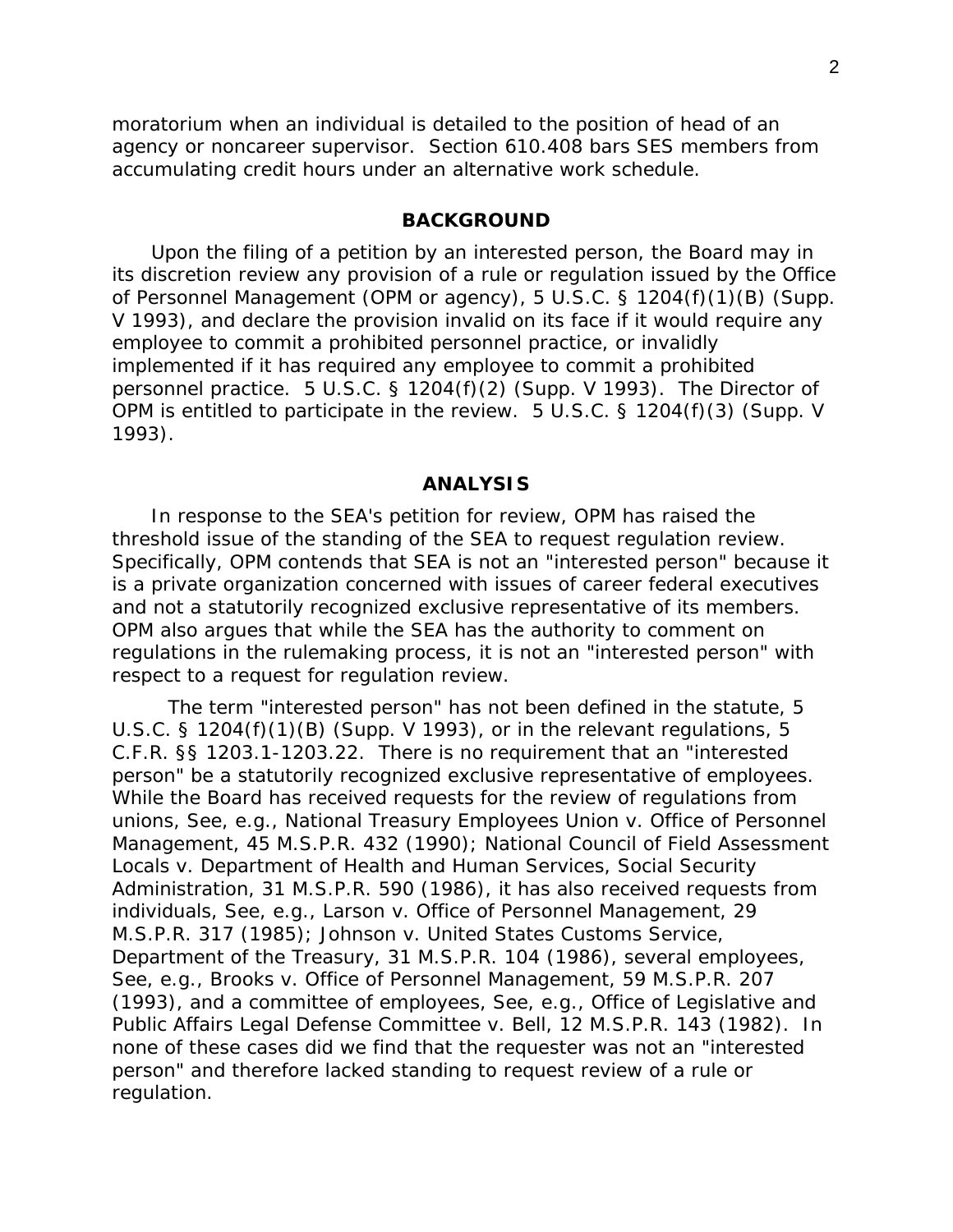The only test for "interested person" found in the Board's case law is that an "interested person" must establish that the regulation in question is applicable to him or her. *Joseph v. Merit Systems Protection Board*, 11 M.S.P.R. 242, 243 (1982). The SEA has submitted a declaration executed by its current president under penalty of perjury that it is a professional association incorporated in 1980 with 2,979 members from all cabinet-level departments and 44 administrative and independent agencies, commissions and corporations. The declaration states that the SEA represents the interests of career SES employees of the federal government. The regulations in question are applicable to career SES appointees in the federal government. The 2,979 members of SEA are SES appointees. Accordingly, we find that the SEA is an "interested person" in this case and can petition for review of 5 C.F.R. §§ 317.901(c)(4) and (5) and 610.408.

 Having resolved the issue of the standing of the petitioner, we turn to the merits of the petition for regulation review. In determining whether to exercise its discretion and review an OPM regulation and declare it invalid, the Board considers several matters. In *McDiarmid v. U.S. Fish and Wildlife Service*, 19 M.S.P.R. 347, 349 (1984), we held that:

In determining whether to exercise this authority, the Board considers, among other things, the likelihood that a given issue will be reached in a timely fashion through ordinary channels of appeal, the availability of other equivalent remedies, the extent of the regulation's application to the Federal service, and the strength of the arguments against the validity of its implementation.

This *McDiarmid* analysis is founded upon the Board's recognition that striking down the implementation of regulations can be an extremely intrusive remedy. *In re Implementation of 5 C.F.R. Part 430 by the Social Security Administration*, 35 M.S.P.R. 146, 147 (1987). It combines aspects of class action and injunctive relief and must be judiciously applied. *Id.*

 In addition, as we indicated in *In re Implementation of 5 C.F.R. Part 430*, 35 M.S.P.R. at 149, the Board may consider the ability of the petitioner to represent adequately the interests of all of the employees who could be affected by the Board's ruling. In making rulings on petitions filed under 5 U.S.C. § 1204(f), it is appropriate for the Board to take into account the same due process considerations relating to the need for adequate protection of the interests of absent individuals which underlie the adequacy of representation requirement contained in the class action provisions of the Federal Rules of Civil Procedure. *Id. Cf. Issen v. GSC Enterprises,* 508 F. Supp. 1278 (N.D. Ill. 1981). Further, the Board determines whether the regulation requires the commission of a prohibited personnel practice. In re Exceptions From Competitive Merit Plans, 9 M.S.P.R. 116 (1981). Based on the substance of the petition, we conclude that review should be denied for the reasons set forth below.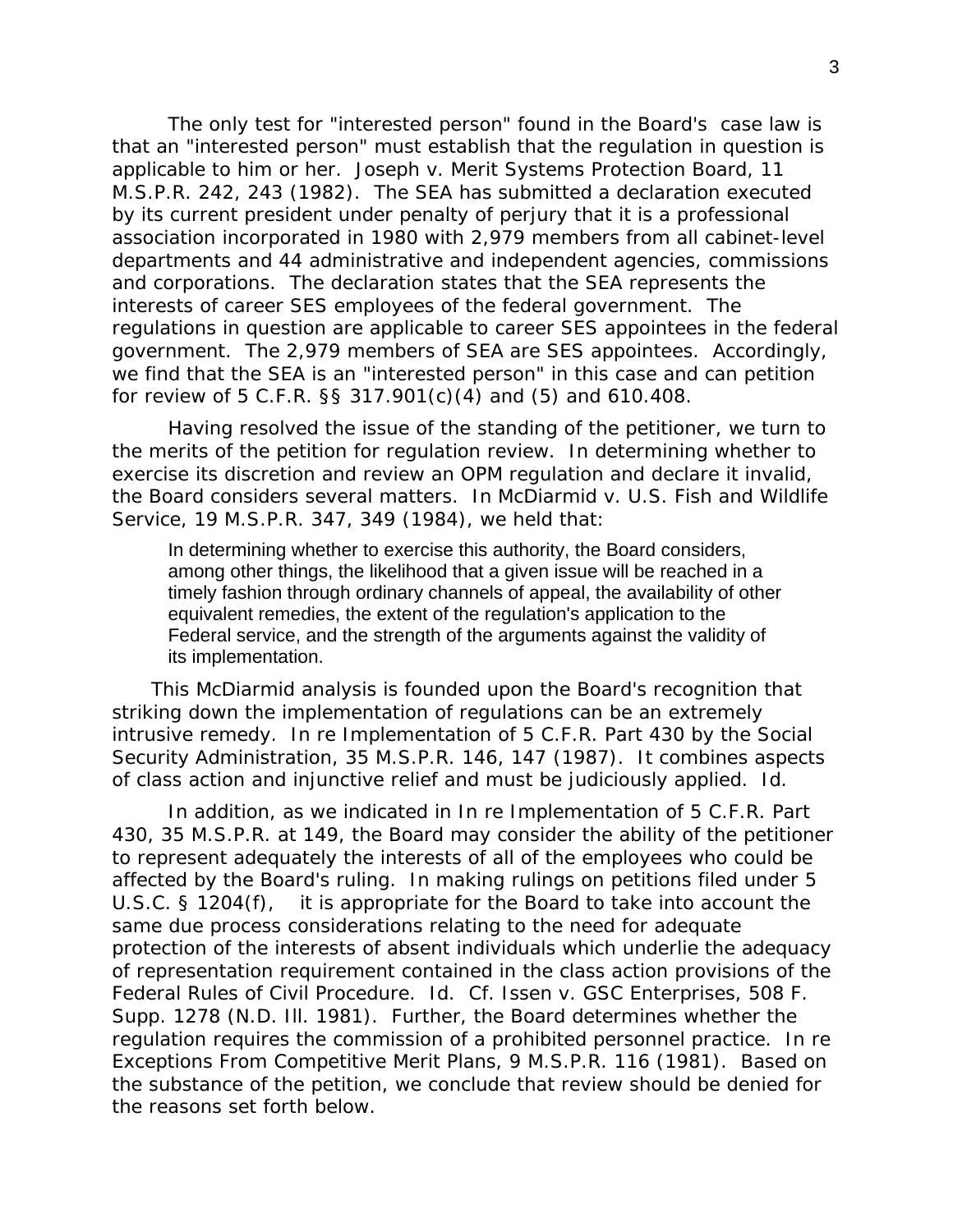A. The Board declines to review 5 C.F.R. § 317.901(c)(4) and (5) (1993).

 The first regulation being challenged, 5 C.F.R. § 317.901(c)(4) (1993), provides that in calculating the 120-day moratorium period (the period after the appointment of the head of an agency or noncareer supervisor and before which an SES career appointee may be involuntarily reassigned):

[A]ny days, not to exceed a total of 60, during which the career appointee is serving on a detail or other temporary assignment apart from the appointee's regular position shall not be counted. Any days in excess of 60 days on one or more details or other temporary assignment shall be counted.

 The second regulation in question, 5 C.F.R. § 317.901(c)(5) (1993), provides that the prohibition on involuntary reassignments:

[M]ay be applied by an agency, at its discretion, in the case of a detail of an individual as the head of an agency or of a noncareer appointee as a supervisor, or when a noncareer appointee in a deputy position is acting as the agency head or in a vacant supervisory position. If the individual later receives a permanent appointment to the position without a break in service, the 120-day moratorium initiated by the permanent appointment shall include any days spent in the position on an acting basis.[1]

The SEA contends that 5 C.F.R. § 317.901 $(c)(4)$  and  $(5)$  conflict with 5 U.S.C. § 3395(e), which states that an SES career appointee may not be involuntarily reassigned within 120 days after the appointment of the head of the agency or of the career appointee's most immediate supervisor who is a noncareer appointee and has authority to make an initial appraisal of the SES appointee's performance. The statute explains that in calculating the period during which an involuntary reassignment of an SES career appointee cannot be made:

[A]ny days (not to exceed a total of 60) during which such career appointee is serving pursuant to a detail or other temporary assignment apart from such appointee's regular position shall not be counted in determining the number of days that have elapsed since the appointment of the agency head or the immediate supervisor. 5 U.S.C. § 3395(e)(3).

The validity of 5 C.F.R. § 317.901 $(c)(4)$  and  $(5)$  is likely to be addressed by the Board in an appeal if an SES career employee is removed or suspended for more than 14 days for refusing an involuntary reassignment, *See* 5 U.S.C. §§ 7542, 7543, and the employee contends that the reassignment violated 5 U.S.C. § 3395(e). Thus, although the regulation applies to all SES employees, another equivalent remedy is available. *See McDiarmid v. U.S. Fish and Wildlife Service*, 19 M.S.P.R. at 349.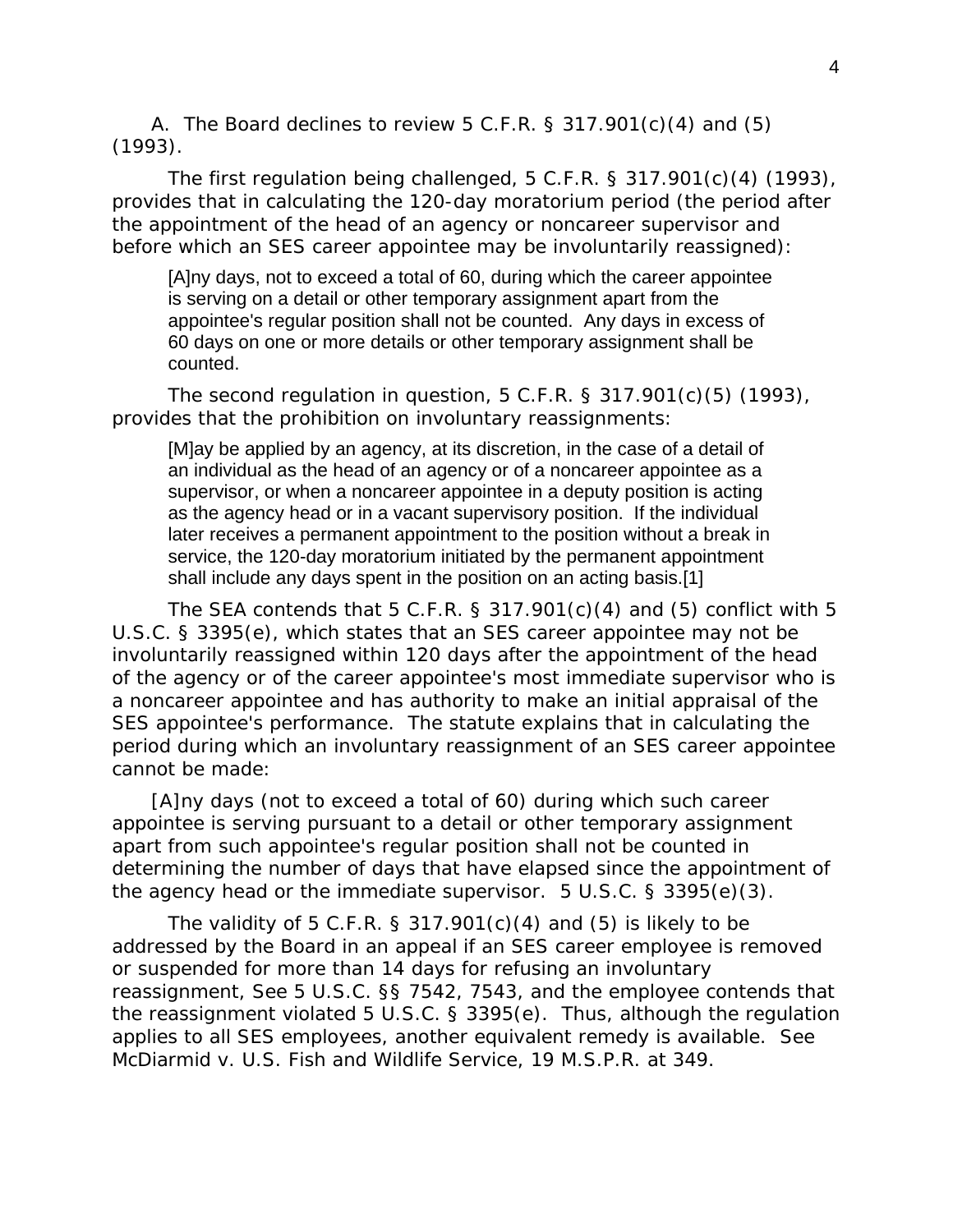In order for a regulation to be found invalid on its face, it must be shown that it requires the commission of a prohibited personnel practice under 5 U.S.C. § 2302(b). *National Treasury Employees Union v. Office of Personnel Management*, 45 M.S.P.R. at 435; *Johnson v. United States Customs Service*, 31 M.S.P.R. 104, 107 (1986). The SEA alleges that 5 C.F.R. § 317.901(c)(4) and (5) would require that noncareer agency heads or supervisory employees commit the prohibited personnel practice described at 5 U.S.C. § 2302(b)(11) which prohibits taking or failing to take a personnel action in violation of a law, rule or regulation implementing or directly concerning a merit system principle. Specifically, the SEA contends that the regulation would require agency heads to violate 5 U.S.C. §§ 3131(7), (11) and (13) and 3395(e).

 The SEA argues that the regulation would require the violation of section 3395(e) by authorizing the reduction of the 120-day moratorium on reassignments to less than 120 days when the career executive is given a detail of more than 60 days, or elimination of the 120-day moratorium when the detail is for 180 days. The starting point for statutory interpretation is the plain language of the statute in question. *Consumer Product Safety Commission v. GTE Sylvania*, 447 U.S. 102, 108 (1980). "Absent a clearly expressed legislative intention to the contrary, that language must ordinarily be regarded as conclusive." *Id.* The language of 5 U.S.C. § 3395 only excludes 60 days of a detail from computation of the 120-day moratorium period. As a general rule of statutory construction, the expression of one restriction or exception indicates that no other restrictions or exceptions apply. *Lisiecki v. Federal Home Loan Bank Board*, 23 M.S.P.R. 633, 643 (1984), *aff'd*, 769 F.2d 1558 (Fed. Cir. 1985). Accordingly, it appears from the language of the statute that Congress intended to exclude only the first 60 days of a detail from the 120-day moratorium.

 The 120-day moratorium period, under the terms of the statute, applies only to the appointment of a new agency head or noncareer supervisor. Acting agency heads or noncareer supervisors are not officially appointed to the position in which they act. Instead, they are still attached to the official position of record. Section 317.901(c)(5) could give an SES career appointee 120 days in which to work with acting agency heads or noncareer supervisors. Thus 5 C.F.R. § 317.901(c)(5) has expanded the protection for career SES members by providing agencies the discretion to invoke the moratorium period when an acting agency head or noncareer supervisor is appointed. Therefore, the regulations, 5 C.F.R. § 317.901(c)(4) and (5), do not appear to violate the statute.

 In addition to the language of the statute, the Board may examine the statements of members of Congress interpreting a statute. *See Gergick v. General Services Administration*, 49 M.S.P.R. 384, 393 (1991). Representative Gerry Sikorski commented on the floor that some agencies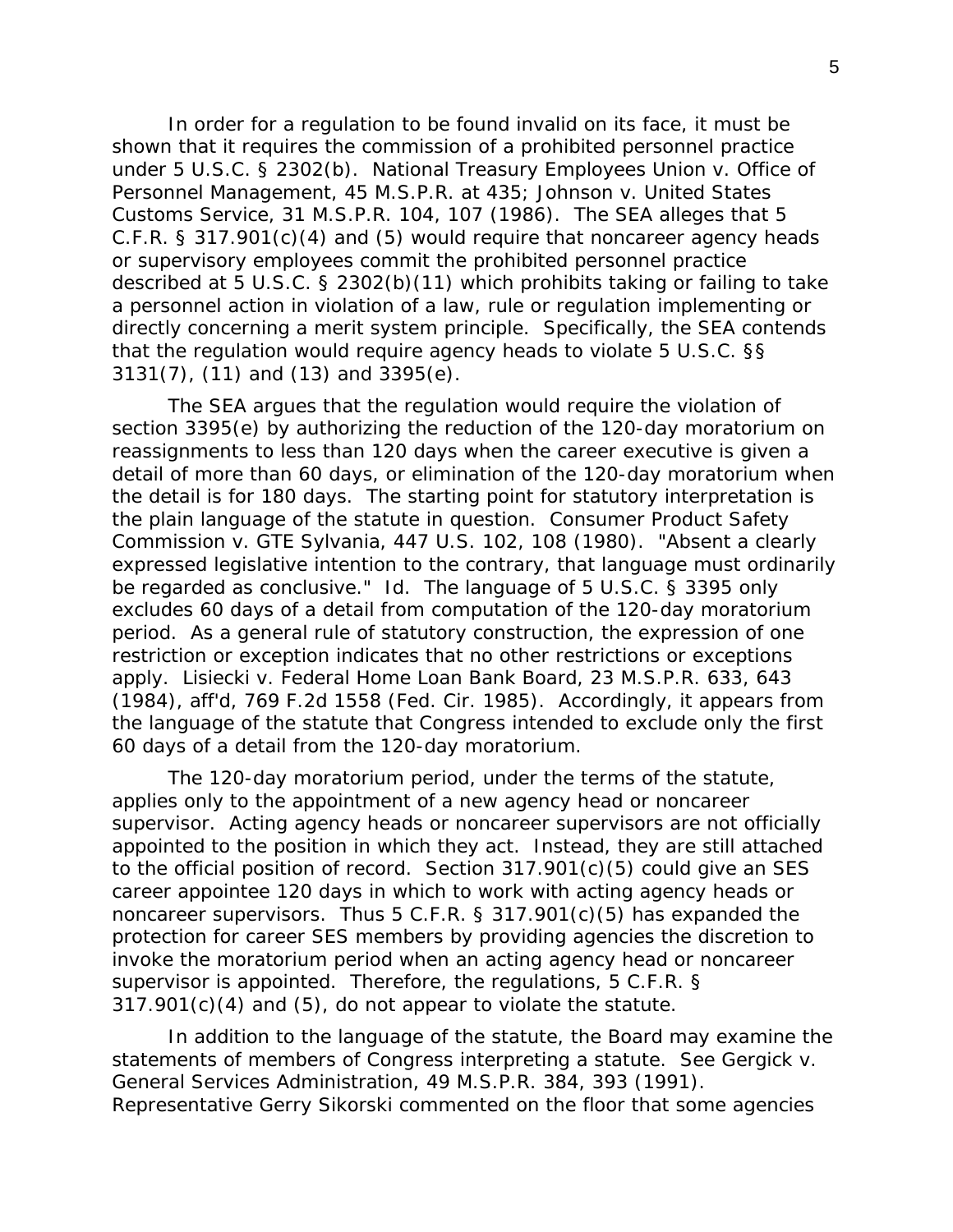arbitrarily circumvent the 120-day rule "by allowing a career executive to be detailed during the 120 days then transferred without having had the opportunity to get acquainted with the new political appointee." 137 Cong. Rec. H9631 (daily ed. Novemberÿ12, 1991) (statement of Rep. Sikorski). Representative Constance Morella commented on the floor that the statute:

would limit the reassignment of a career SES employee by a new noncareer supervisor or agency head during the 120-day trial period. However, in order to retain management flexibility, if the SES employee is detailed out of the position, the 120-day time period does not start [until after the 60 days of the detail].

137 Cong. Rec. H9632 (daily ed. Novemberÿ12, 1991) (statement of Rep. Morella). These statements show that Congress was aware that agencies had tried to circumvent the 120-day moratorium and chose to exclude only the first 60 days of a detail from the moratorium period. Accordingly, we conclude that  $5$  C.F.R. § 317.901(c)(4) and (5) do not violate 5 U.S.C. § 3395(e).

The SEA argues further that  $5$  C.F.R.  $\S$  317.901(c)(4) and (5) would violate (1) the protections afforded by 5 U.S.C §§ 3131(7), (11) and (13)[3] against arbitrary actions, (2) the protections afforded by the merit system principles at 5 U.S.C. § 2301(b)(8)(A), against arbitrary action, personal favoritism, or coercion for partisan political purposes, and (3) the prohibition in 5 U.S.C. § 2302(b)(2) against personnel actions taken on rumor, speculation or assumptions.[4] The SEA admits that the regulations do not mandate the commission of a prohibited personnel practice. It argues, however, that, by authorizing agency action that is in conflict with §§ 3131 and 3395(e) and the merit principles, the regulation permits politically motivated details and reassignments without giving the career executive the statutorily mandated 120-day period in which to work with the new agency head or supervisor.

 An examination of the regulations reveals that they do not require an employee to commit a prohibited personnel practice in violation 5 U.S.C. § 2302(b). A regulation would require the commission of a prohibited personnel practice if it is reasonably foreseeable that it will result in such a practice. *Wells v. Harris*, 1 M.S.P.R. 208, 246 (1979). The mere possibility that the regulations may be implemented in such a way as to constitute a prohibited personnel practice does not make such implementation reasonably foreseeable. *In re Exceptions from Competitive Merit Plans*, 9 M.S.P.R. at 119.

 Under the regulations, all career SES members receive the benefit of the 120-day moratorium. Further, 5 U.S.C. § 2302(b)(2) provides increased protection for career SES members. Accordingly, the Board finds that the petitioner's arguments against the validity of 5 C.F.R. § 17.901(c)(4) and (5)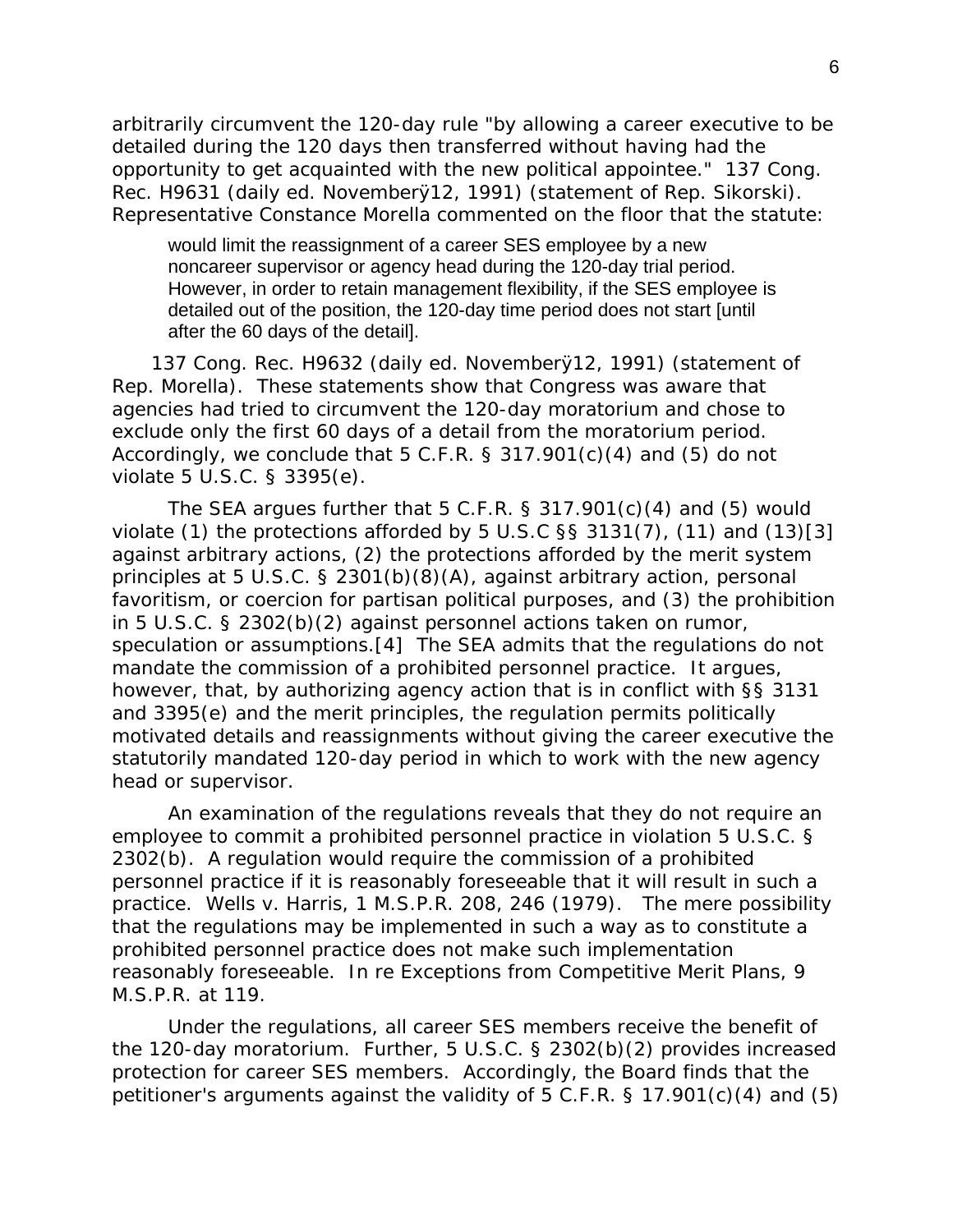and their implementation are not strong enough to show that a prohibited personnel practice has occurred or is likely to occur. Therefore, the last criterion of the *McDiarmid* test, the strength of the arguments against validity, is not met and review is accordingly denied. *McDiarmid v. U.S. Fish and Wildlife Service*, 19 M.S.P.R. at 349.

B. The Board declines to review 5 C.F.R. § 610.408 (1993).

 The SEA also requests review of 5 C.F.R. § 610.408. The regulation states that:

Members of the Senior Executive Service (SES) may not accumulate credit hours under an alternative work schedule. Any credit hours accumulated in the SES prior to Decemberÿ1, 1993, must be used within 6 months of that date.

The SEA contends that this regulation conflicts with 5 U.S.C. § 6122(a)(2), which states that each agency may establish flexible work schedules that include designated hours during which employees may elect to arrive and depart for the purpose of accumulating credit hours to reduce the length of the workweek or another workday. The SEA contends that the regulation usurps the authority given by section 6122(b) to agency heads to restrict the accumulation of credit hours or to exclude employees from accumulating credit hours. The SEA alleges that requiring that SES employees be charged leave for any absences and subjecting them to disciplinary action if the leave is not charged violates 5 U.S.C. § 6122.

 The SEA also contends that 5 C.F.R. § 610.408 (1993), by authorizing violation of 5 U.S.C. § 6122, would require employees of OPM and supervisory employees of various agencies to commit the prohibited personnel practice set out in 5 U.S.C. § 2302(b)(11) of taking or failing to take personnel actions in violation of a law, rule or regulation implementing merit system principles. The SEA apparently contends that 5 U.S.C. § 6122 implements or directly concerns the merit system principles found at 5 U.S.C. § 2301(b)(3), which provides for equal pay for equal work and 5 U.S.C. § 2301(b)(5), which requires that the federal work force be used efficiently and effectively.[2]

 Applying the *McDiarmid* analysis, we find that the validity of 5 C.F.R. § 610.408 is not likely to be addressed by the Board in an appeal. Only if an SES career employee is removed or suspended for more than 14 days for attempting to accumulate credit hours or for not using credit hours accumulated prior to December 1, 1993, will the SES member be able to appeal to the Board. *See* 5 U.S.C. §§ 7542, 7543. Nor are other equivalent remedies available. Thus, the first two *McDiarmid* criteria, the likelihood that an issue will be reached through ordinary channels of appeal and the availability of other equivalent remedies are met. The third criterion, the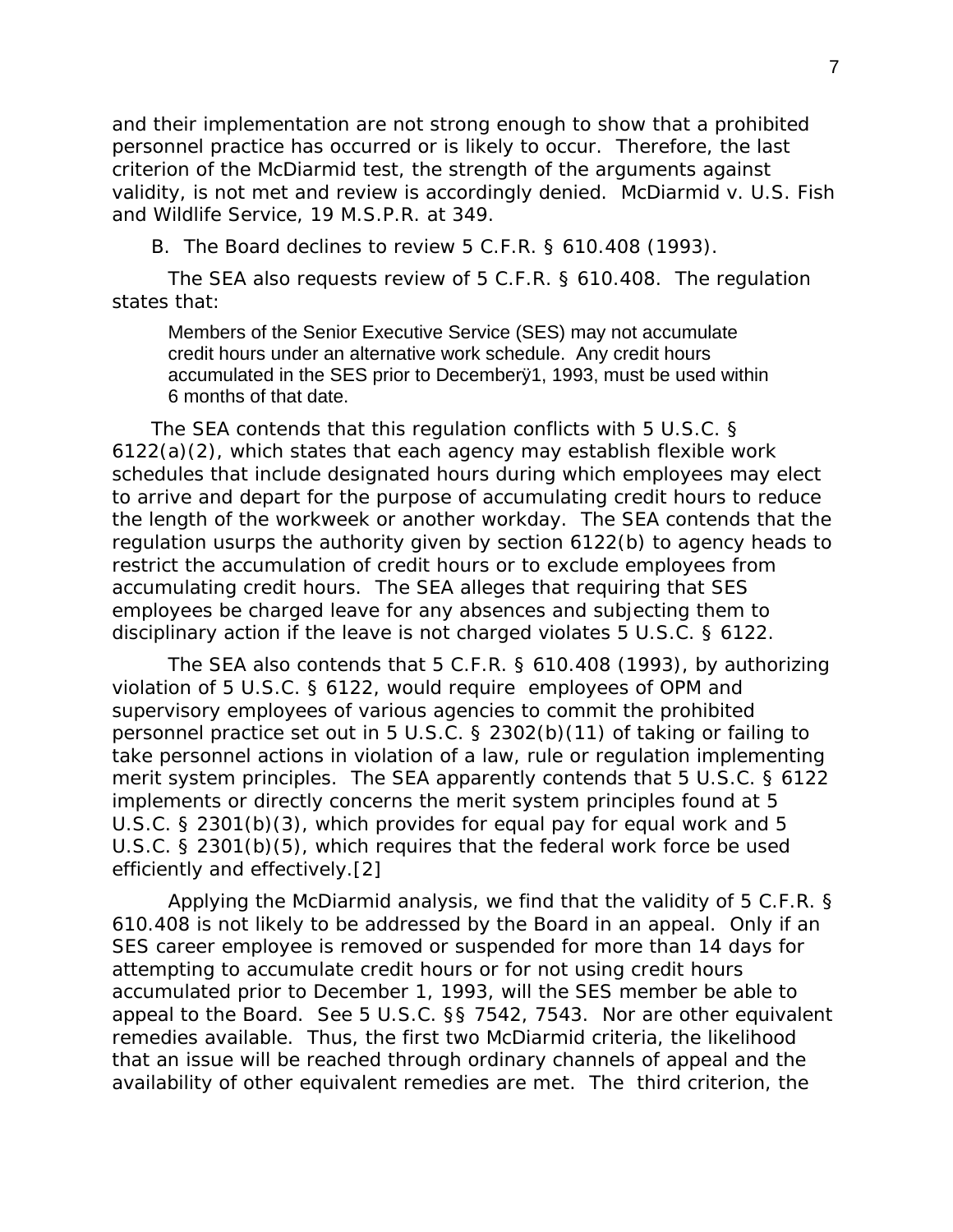extent of the regulation's application to the federal service, is also met because the regulation applies to members of the SES.

 We turn now to the final *McDiarmid* criterion, the strength of SEA's arguments. SEA has asserted that 5 C.F.R. § 610.408 on its face violates 5 U.S.C. § 6122. Subsection 6122 (a) provides that an agency may establish flexible work schedule programs, including the use of credit hours, consistent with the provisions of the subchapter. In addition, subsection 6122 (b) provides that the head of an agency may restrict employees' arrival and departure times, restrict the use of credit hours, or exclude any employee or group from the program if the agency head determines that an organization is being substantially disrupted by the program or if an organization is incurring additional costs because of the program. Thus SEA argues that this statute authorizes agency heads alone, and not OPM, to exclude groups of employees from accumulating credit hours.

 This argument ignores the language of 2 other sections of this statute, 5 U.S.C. §§ 6126(a) and 6133. Notwithstanding an agency's authority under 5 U.S.C. § 6122, OPM has authority to prescribe any limitation on the flexible schedule. 5 U.S.C. § 6126(a). Further, OPM is authorized to prescribe regulations necessary for the implementation of the statute, 5 U.S.C. § 6133(a), and is required to provide assistance to agencies in establishing flexible schedules, particularly insofar as the program may affect the efficiency of Government operations. 5 U.S.C. § 6133(b)(2)(A). Accordingly, an agency's authority to establish a flexible schedule program is subject to the requirements in subchapter II of chapter 61 and to OPM's implementing regulations.

 It is clear that an agency head's authority under section 6122 does not preempt OPM's authority to regulate programs established under subchapter II of chapter 61. Therefore, there is no merit to the claim that OPM has exceeded its statutory authority to regulate programs established under subchapter II of chapter 61 by promulgating and implementing 5 C.F.R. § 610.408, or that OPM has violated 5 U.S.C. § 6122. Because we have concluded that 5 C.F.R. § 610.408 does not violate 5 U.S.C. § 6122, we need not decide whether SEA is correct in contending that section 6122 implements or directly concerns the merit systems principles set forth at 5 U.S.C. § 2301(b)(3) and (5).

 Nor is it reasonably foreseeable that 5 C.F.R. § 610.408 will result in the commission of a prohibited personnel practice. The SEA alleges that prohibiting SES members from using credit hours will inevitably result in federal employees taking disciplinary actions against SES member because they have not charged their absences to annual leave. We find, however, that it is not inevitable that disciplinary actions will be taken against SES members because of the prohibition on the use of credit hours. Instead,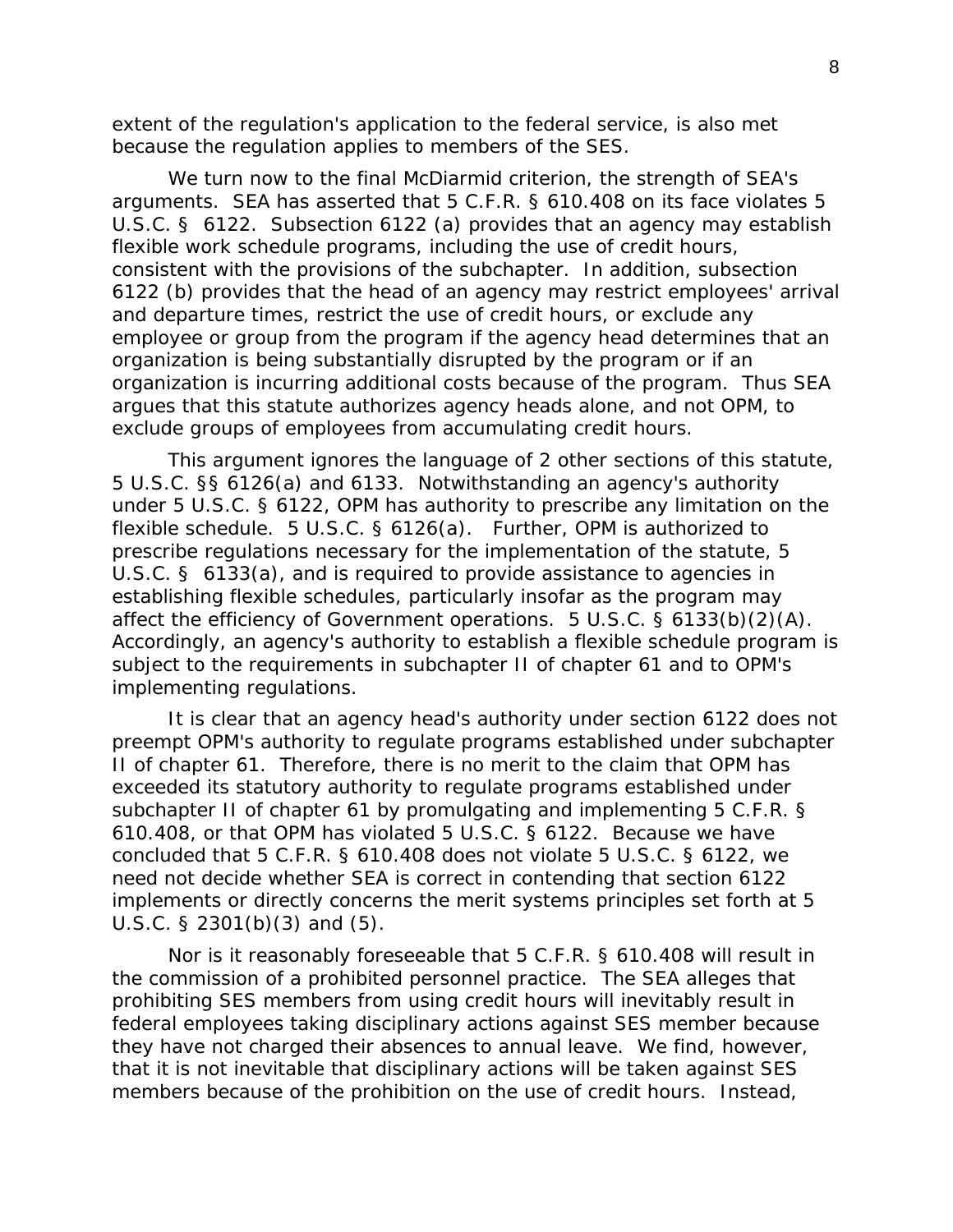what is more likely is that agencies will halt the use of credit hours for SES members and that SES members will then charge their absences to leave. Thus, only 3 of the 4 *McDiarmid* criteria have been met. Accordingly, review of the validity of 5 C.F.R. § 610.408 will not be granted.

 In conclusion, the petitioner's request for review of the regulations is hereby DENIED. This is the final decision of the Board.

## **NOTICE TO APPELLANT**

You have the right to request the United States Court of Appeals for the Federal Circuit to review the Board's final decision in your appeal if the court has jurisdiction. *See* 5 U.S.C. § 7703(a)(1). You must submit your request to the court at the following address:

> United States Court of Appeals for the Federal Circuit 717 Madison Place, Washington, DC 20439

The court must receive your request for review no later than 30 calendar days after receipt of this order by your representative, if you have one, or receipt by you personally, whichever receipt occurs first. *See* 5 U.S.C. § 7703(b)(1).

For the Board Robert E. Taylor, Clerk Washington, D.C.

#### CONCURRING OPINION OF BENJAMIN L. ERDREICH, CHAIRMAN

In criticizing the holding of the majority, the Member in a footnote in his dissent alleges Board conduct in contravention of 5 C.F.R. § 317.901(c)(4). Nothing in the record before us, or in any case before the Board or any other tribunal, supports this statement. Clearly this extrajudicial invention by the Member breeches the norm of conduct for an impartial adjudicator.

 "The function of a judge is to determine controversies between litigants..." 48A C.J.S. Judges § 56, p. 632. An adjudicator has the duty to pass on questions presented to him in accordance with established procedure and not, of his own volition and initiative, as the Member here attempts, to issue edicts based on matters not before him, not raised within the record, and of which he has limited or no knowledge.

 Our statutory authority proscribes the Board from rendering advisory opinions, and this Board, with the Member concurring, has strongly admonished our administrative judges from issuing findings or attempting to comment on matters outside the purview of the issues brought before the judge: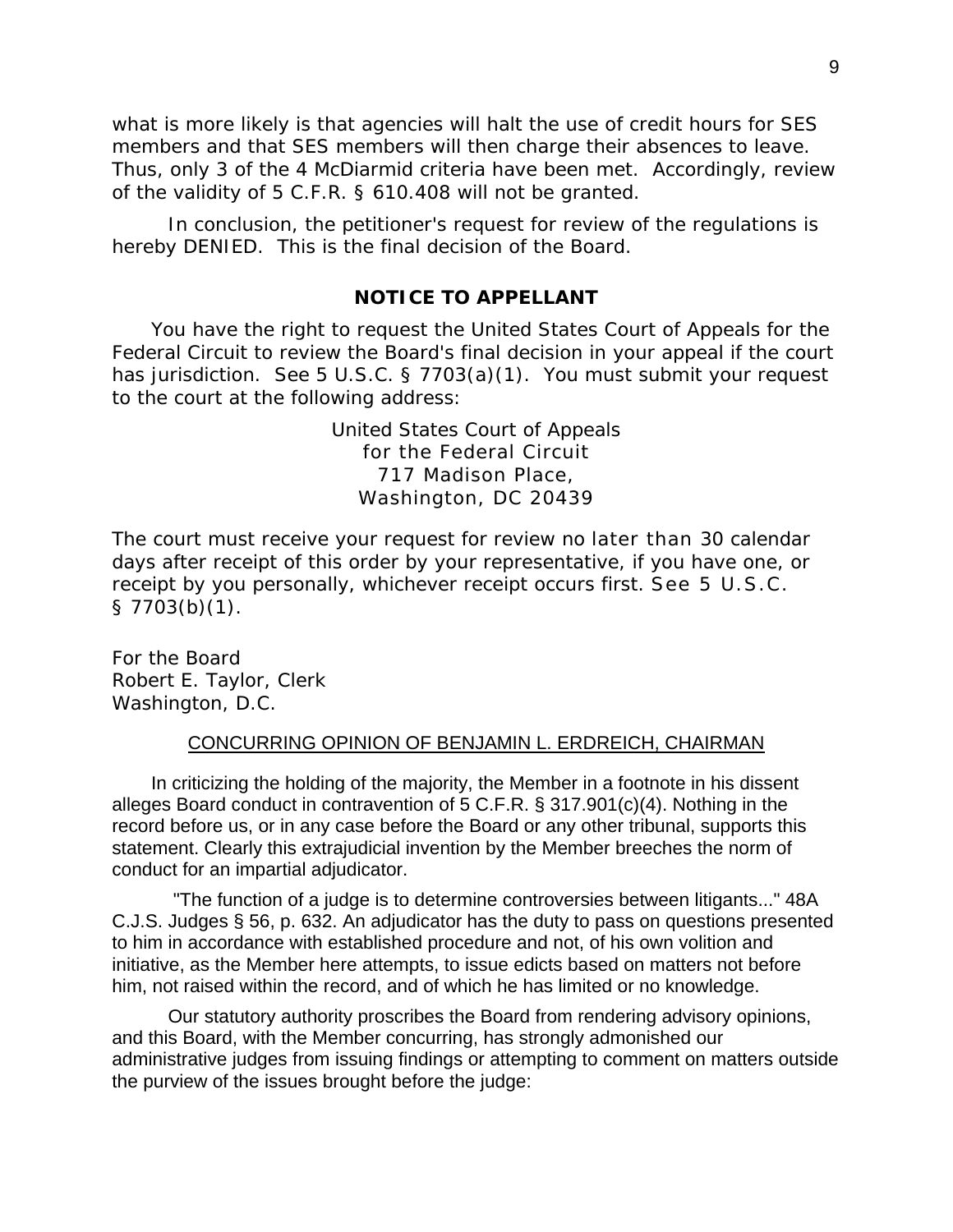[T]he chief administrative judge lacked the authority to further comment on those matters [which arose in a prior litigation]....[F]or the chief administrative judge to comment and make findings on issues over which he lacked jurisdiction may be deemed a prohibited advisory opinion [citations omitted].[6]

 Yet here the Member disregards his own admonition, as most recently articulated in *McLaughlin*, which governs the Board and our administrative judges. Our judges and this Board are to determine questions of fact and law which arise in the record before us. The Member, contrary to our statutory authority and established norms of judicial conduct, unfortunately chooses to do otherwise.

#### DISSENTING OPINION OF MEMBER ANADOR

I dissent. The Board should exercise its discretion to review 5 C.F.R. § 317.901(c)(4) and find that it is invalid on its face.

The majority correctly refers to *McDiarmid v. U.S. Fish and Wildlife Service*, 19 M.S.P.R. 347, review dismissed, 23 M.S.P.R. 420 (1984), for the factors to be considered by the Board in deciding whether to exercise its discretionary authority. However, its application of these factors to this case is seriously flawed. The first *McDiarmid* factor is the "likelihood that a given issue will be reached in a timely fashion through ordinary channels of appeal." The majority declares, without any supporting argumentation or evidence, that the validity of 5 C.F.R. § 317.901(c)(4) is likely to be addressed if a Senior Executive Service (SES) employee is removed or suspended for more than 14 days for refusing a reassignment. This is directly contrary to the position the majority takes with respect to 5 C.F.R. § 610.408; yet, the majority provides no explanation as to why the former regulation is likely to be addressed in an adverse action, but the latter is not.

According to the majority, the validity of 5 C.F.R. § 317.901(c)(4) can only be addressed in connection with an adverse action appeal. This position would require an SES employee to deliberately court an adverse action by intentionally disobeying an agency's order of reassignment. An agency is specifically authorized to remove an SES employee for "failure to accept a directed reassignment." 5 U.S.C. § 7543. Is it reasonable to expect an SES employee to jeopardize his/her career to challenge this regulation? The answer is, of course, no. The practical effect of the majority's decision will be that the regulation is rendered immune to any challenge.

The majority opinion is similarly cavalier as to the second *McDiarmid* factor, i.e., the availability of other equivalent remedies. The majority apparently reasons that, since an SES employee can challenge the regulation if and when he/she is subjected to an adverse action, there is another equivalent remedy available. That is absurd. The remedy of allowing the Senior Executives Association (SEA) to challenge the validity of 5 C.F.R. § 317.901(c)(4) is not in any way "equivalent" to the remedy of allowing an SES employee to challenge the validity of the regulation after he/she has been subjected to an adverse action for disobeying an order.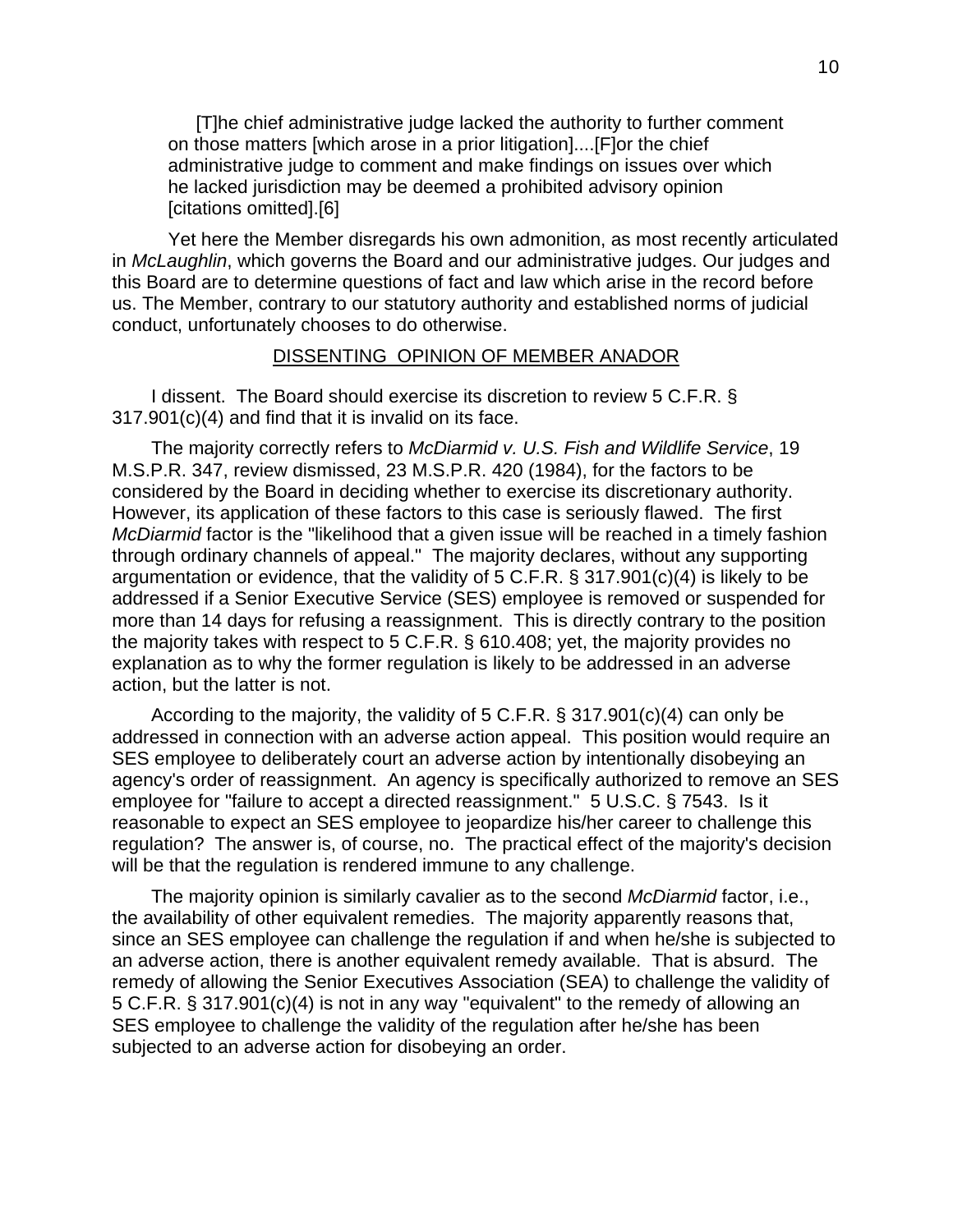The third *McDiarmid* factor is "the extent of the regulation's application to the Federal service." Since this regulation applies to all SES employees, the extent of its application is government wide.

The final *McDiarmid* factor is the "strength of the arguments against the validity of [the regulation's] implementation." I find the SEA's arguments in this regard to be quite persuasive. A regulation is invalid on its face if it would require an employee to commit a prohibited personnel practice if any agency implemented the regulation. 5 C.F.R. § 1203.2 A regulation "would require" a prohibited personnel practice if it is reasonably foreseeable that it will result in such a practice. *Wells v. Harris*, 1 M.S.P.R. 208, 246-47 (1979), modified on other grounds, *Gende v. Department of Justice*, 23 M.S.P.R. 604 (1984).

The SEA argues that 5 C.F.R. § 317.901(c)(4) "would require" noncareer supervisory employees or agency heads to commit the prohibited personnel practice set forth at 5 U.S.C. § 2302(b)(11) because it authorizes the violation of 5 U.S.C. § 3395(e) and 5 U.S.C. 3131(7), (11), and (13). I agree.

There should be no doubt that a detail, transfer, or reassignment is a personnel action. It is a prohibited personnel practice to take a personnel action if doing so violates any law, rule, or regulation implementing or directly concerning the merit system principles contained in 5 U.S.C. § 2301. One of those principles is that employees should be protected against arbitrary action, personal favoritism, or coercion for partisan political purposes. 5 U.S.C. § 2301(b)(8)(A).

Thus, the central issue in this case is whether the regulation in question is violative of 5 U.S.C. § 3395(e)(3). To decide that issue requires an analysis of what § 3395(e)(3) means when it states, "For the purpose of applying paragraph (1) to a career appointee, any days (not to exceed a total of 60) during which such career appointee is serving pursuant to a detail ... shall not be counted in determining the number of days that have elapsed ...."

The Office of Personnel Management (OPM) argues that the statute is to be read literally, meaning that, if an agency head were to detail an SES employee to another position for 180 days or more, the executive would have no opportunity to experience the 120-day "get-acquainted" period. OPM admits that the legislative history of the Civil Service Reform Act (CSRA) states that the purpose of the 120-day moratorium provision was to protect career SES employees from "'peremptory ... reassignment during periods of supervisory transition.'" However, OPM notes that the CSRA did not place limits on details during the moratorium. AF, Tab 3, at 10 (quoting S. Rep. No. 969, 95th Cong., 2d Sess. 77 (1978)). OPM further argues that the legislative history of § 3395(e)(3), which was enacted as part of the SES Improvements Act in 1991, shows that there was a desire to balance the need to prohibit details to circumvent the 120-day moratorium with the need to allow agencies management flexibility. OPM opines that the plain language of the provision allows 60 days of an SES detail to elapse before the 120-day moratorium on reassignments begins to run, and that it does not prohibit a detail of more than 60 days. OPM, citing only to comments of Representative Morella, also contends that it is unnecessary to look at the legislative history because of the clarity of the statute, but that in any event said history supports this interpretation.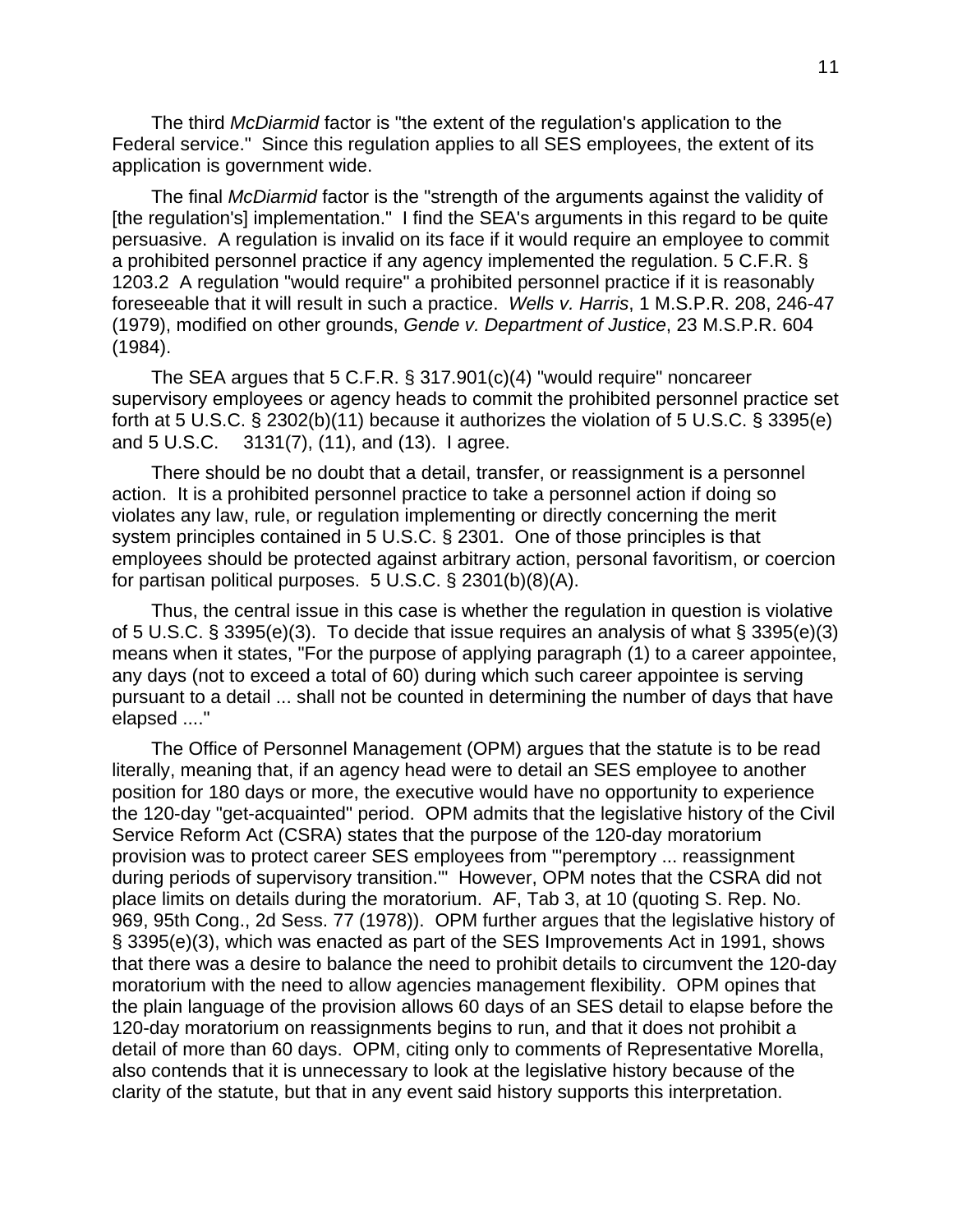However, OPM overlooks three elementary principles of statutory construction. First, the Board has held that the Board may consider legislative history even where the language of the statute is not ambiguous. *See Burrough v. Tennessee Valley Authority*, 43 M.S.P.R. 117, 120 n.3 (1990); *Hanson v. Office of Personnel Management*, 33 M.S.P.R. 581, 589, aff'd, 833 F.2d 1568 (Fed. Cir. 1987). Second, an absurd construction of a statute is to be avoided if at all possible. The Board has stated in this regard that even when the plain meaning of a statute "'did not produce absurd results but merely an unreasonable one 'plainly at variance with the policy of the legislation as a whole,' the [Supreme] Court has followed that purpose, rather than the literal words.'" *Parker v. Defense Logistics Agency*, 1 M.S.P.R. 505, 525 (1980) (quoting *United States v. American Trucking Association, Inc.*, 310 U.S. 534 1940)). The third rule is that "in determining legislative intent, considerable weight must be given to the evils that the legislation was intended to cure and the intended remedy." *Alvarez v. Department of Veterans Affairs*, 49 M.S.P.R. 682, 685 (1991).

OPM's interpretation would lead to an absurd, or at least unreasonable, result since it would facilitate the perpetration of the evil the legislation was intended to cure. OPM acknowledges that the purpose of § 3395(e)(3) is to prevent circumvention of the 120 day moratorium on involuntary SES reassignments. Indeed, this conclusion is inescapable. In this regard, Representative Sikorski's comments on the House floor could not be clearer. He stated:

"To ensure an effective get-acquainted period, a career executive should be allowed 120 days to work with [his] immediate noncareer supervisor who has the responsibility for appraising [his] performance under ... Title 5.

In addition, the 120-day rule is circumvented arbitrarily by some agencies by allowing a career executive to be detailed during the 120 days then transferred without having had the opportunity to get acquainted with the new political appointee."

AF, Tab 1 at 12 (quoting 137 Cong. Rec. H9631-32 (daily ed. Nov. 21 1991)).

Thus, the purpose of the statutory provision, as so clearly explained in the legislative history, was to prevent the circumvention of the 120-day moratorium by the use of details. Yet, OPM's interpretation would merely delay a circumvention for a period of 60 days. This is directly contrary to the spirit of the legislation and is therefore properly characterized as an absurd result. Why would Congress enact a remedial provision which could so easily be rendered a nullity? The better interpretation is that Congress chose to remedy the evil of circumvention of the 120-day moratorium by limiting agencies' ability to detail SES employees during the transition period, i.e., any detail must not exceed 60 days' duration. This interpretation provides the desired balance between the need for management flexibility and the need to prevent circumvention of the 120-day moratorium.

I further believe that the SEA has shown that § 3395(e) directly concerns the merit system principle set forth at 5 U.S.C. 2301(b)(8)(A), which provides that employees should be protected from arbitrary action, personal favoritism, or coercion for partisan political purposes. Under OPM's regulation, an incoming political appointee may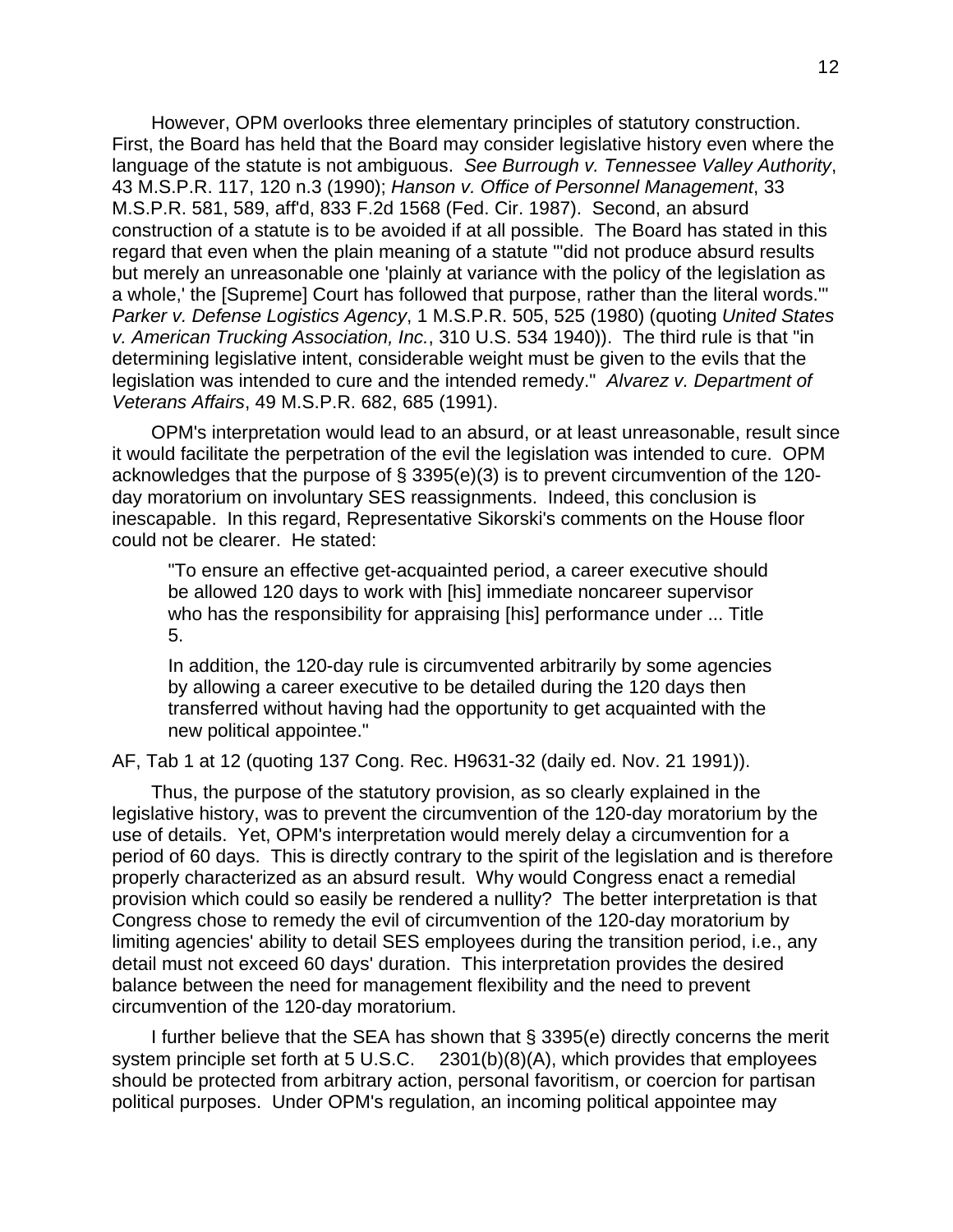arbitrarily determine that an executive's service for a previous administration makes that executive unreliable or politically incompatible with the new administration. Thus, the political appointee can immediately bring in new "politically friendly" executives by simply detailing the incumbent executive for 180 days and then reassigning him/her. This would eliminate the 120-day "get-acquainted" period and would also create an intimidating effect on the other SES executives within that agency. Thus, following OPM's interpretation allows arbitrary actions to be taken against SES employees for partisan political purposes.

OPM further argues that it is not reasonably foreseeable that implementation of 5 C.F.R. § 317.901(c)(4) would result in a prohibited personnel practice because of the protective effect of its Operations Handbook for the SES, FPM Supplement 920-1, section S5-8b(3). This is laughable.[7] That section provides "that details should not be used to circumvent the 120-day moratorium and that any detail during this time 'should be made judiciously and only when there is a clear, bona-fide need for the individual to serve in the position.'" AF, Tab 3 at 13. Even assuming that an agency were to consider OPM's Operations Handbook, it is obvious that its provisions do not carry the force of regulation. The provisions of the handbook are not mandatory, but precatory, and, as OPM admits, the Handbook is only scheduled to be "provisionally" retained until December 1994. AF, Tab 3 at 13 n.8.

The SEA is correct in arguing that OPM's regulation "would require" the commission of a prohibited personnel practice in that it authorizes a violation of 5 U.S.C.

 3131(7), (11), and (13) which provides that the Senior Executive Service is to be administered so as to protect executives from arbitrary or capricious actions, ensure compliance with all applicable civil service laws, and provide for an executive system guided by the public interest and free from improper political interference.

Finally, I agree that the Board should not choose to review the other regulations challenged by the SEA.

1 When In re Implementation of 5 C.F.R. Part 430 was issued, the statute authorizing the Board to review OPM regulations was identical to the current statute, but was codified at 5 U.S.C. § 1205(e).

2 The SEA acknowledges that 5 C.F.R. § 317.901(c)(5) may not apply to senior executives but states that it "appears in a regulation aimed at implementing a statute that provides protection to career executives." SEA Request for Board Review, n.12 at 13-14.

3 Title 5 U.S.C. § 3131 provides that the Senior Executive Service must be administered so as to:

(7) protect senior executives from arbitrary or capricious actions; . . .

(11) ensure compliance with all applicable civil service laws, rules, and regulations, including those related to equal employment opportunity, political activity, and conflicts of interest;

. . ..

(13) provide for an executive system which is guided by the public interest and free from improper political interference; . . ..